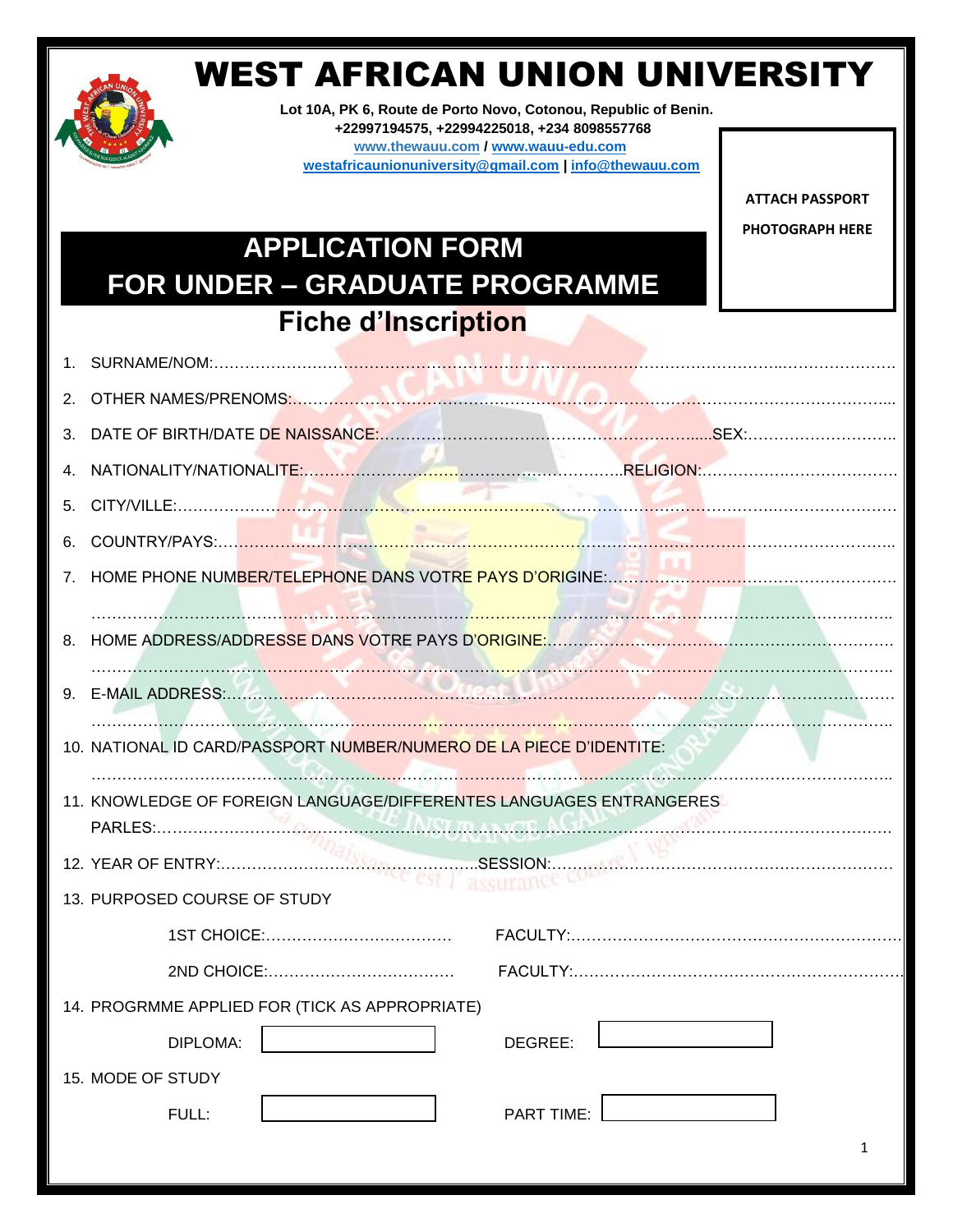# **NATIONAL ENDORSEMENT SELECTION**

**[For Foreign Student Only]**

………………………………………………………………………………………………………………………………………..

| Name of Embassy Official | <b>Signature of the Official</b>    |
|--------------------------|-------------------------------------|
| On attendance            |                                     |
|                          |                                     |
|                          | <b>Country's Embassy Stamp/Seal</b> |

# **OFFICIAL USE ONLY**



**Signature of Student Affairs' Officer Signature of Admission Officer**

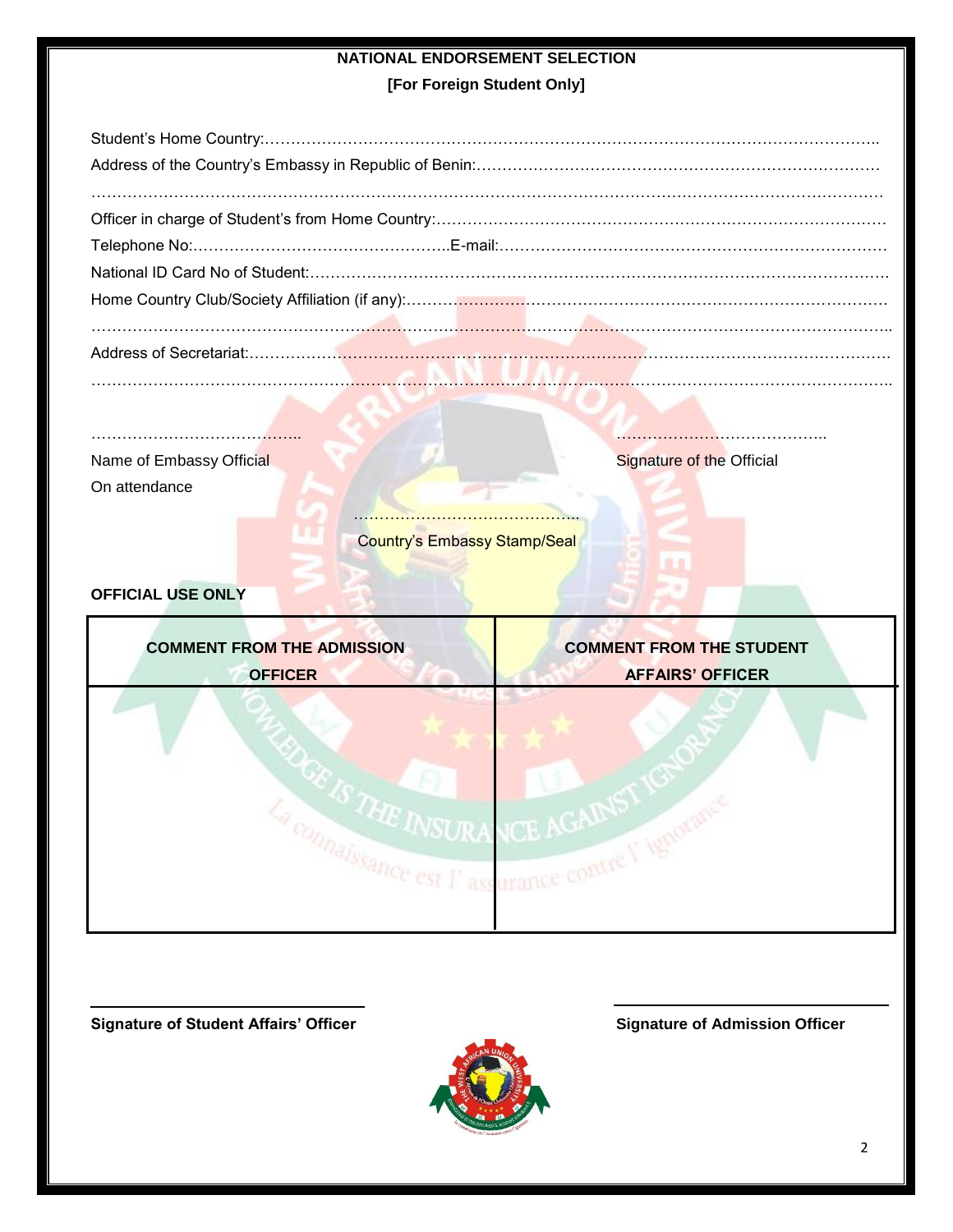|     | <b>16. SCHOOL ATTENDED WITH DATES</b> |             |           |
|-----|---------------------------------------|-------------|-----------|
| S/N | <b>NAME OF SCHOOL</b>                 | <b>FROM</b> | <b>TO</b> |
|     |                                       |             |           |
|     |                                       |             |           |
|     |                                       |             |           |
|     |                                       |             |           |
|     |                                       |             |           |
|     |                                       |             |           |
|     |                                       |             |           |
|     |                                       |             |           |
|     |                                       |             |           |

## **17. ACADEMIC QUALIFICATIONS GCE/WASSCE/NECO SSCE/NABTEB RESULTS**

| <b>SUBJECT</b> | <b>GRADE</b> | <b>SUBJECT</b> | <b>GRADE</b> | <b>OTHER EQUIVALENT</b><br><b>QUALIFICATION</b> |
|----------------|--------------|----------------|--------------|-------------------------------------------------|
|                |              |                |              |                                                 |
|                |              |                |              |                                                 |
|                |              |                |              |                                                 |
|                |              |                |              |                                                 |
|                |              |                |              |                                                 |

**N.B: Enclose certified photocopies of your certificates/internet print outs**

# **18. POST SECONDARY ACADEMIC QUALIFICATIONS (DIRECT ENTRY STUDENTS ONLY)**

| <b>INSTITUTION</b> | <b>DEPARTMENT</b> | <b>GRADE</b> | A' LEVEL SUBJECT<br>FOR GCE A' LEVEL CANDIDATE | <b>OTHER EQUIVALENT</b><br><b>QUALIFICATIONS</b> |
|--------------------|-------------------|--------------|------------------------------------------------|--------------------------------------------------|
|                    |                   |              |                                                |                                                  |
|                    |                   |              |                                                |                                                  |
|                    |                   |              |                                                |                                                  |
|                    |                   |              |                                                |                                                  |
|                    |                   |              |                                                |                                                  |

**N.B: Enclose certified photocopies of your certificates/statement of results**

### **19. EMPLOYMENT DETAILS:-**

1. Are you currently employed Yes No

2. How many years of full time employment will you have completed by the end of this year? ....................................

| <b>NAME OF EMPLOYER</b> | <b>JOB TITLE</b> | <b>PERIOD EMPLOYED</b> |
|-------------------------|------------------|------------------------|
|                         |                  |                        |
|                         |                  |                        |
|                         |                  |                        |